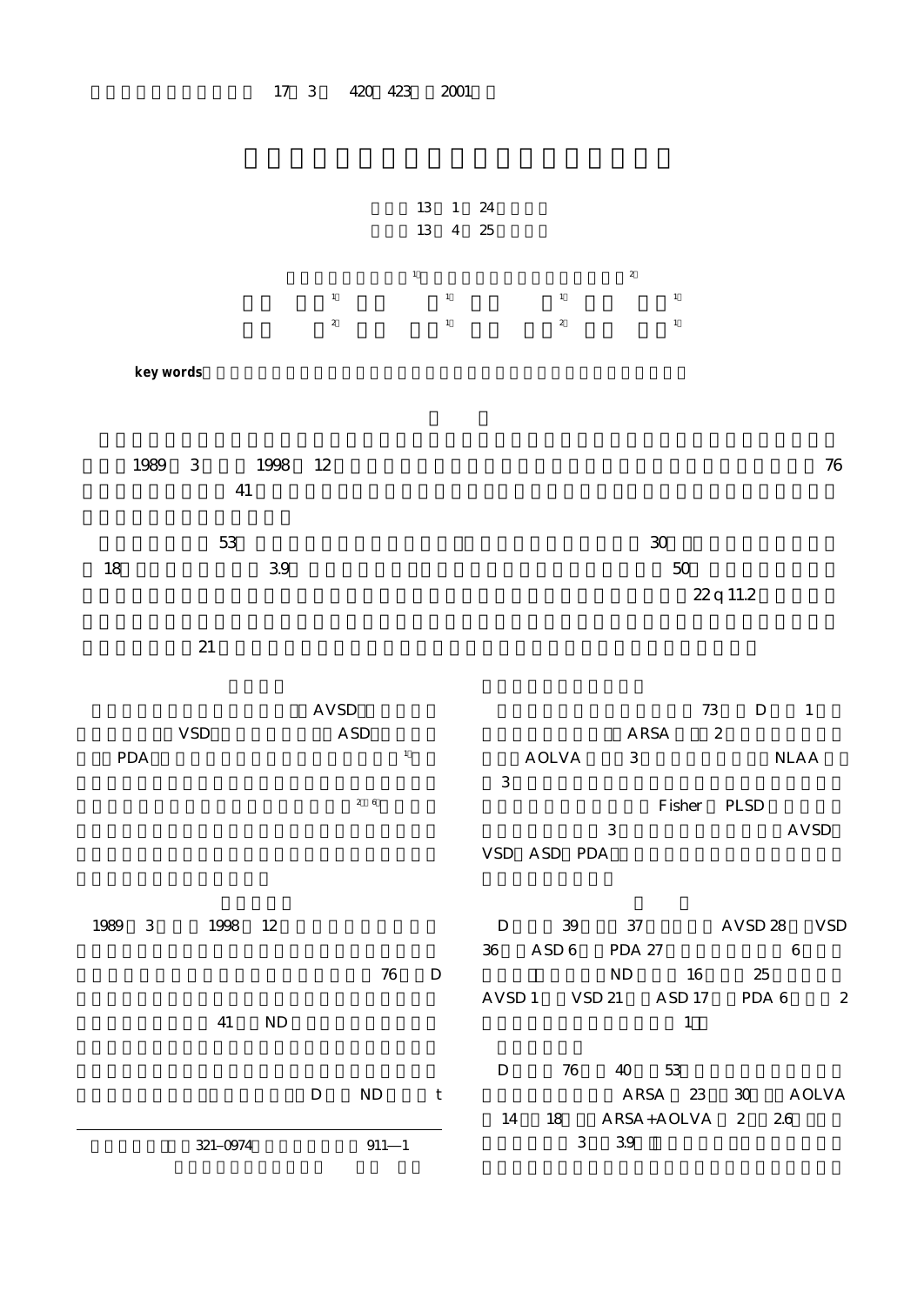|             | 76<br>D | ND<br>41 |
|-------------|---------|----------|
| <b>AVSD</b> | 28      |          |
| <b>VSD</b>  | 36      | 21       |
| <b>ASD</b>  | 6       | 17       |
| <b>PDA</b>  | 27      | 6        |
| <b>TOF</b>  | 6       |          |
|             |         | 2        |

AVSD : atrioventricular septal defect, VSD : ventricular septal defect, ASD : atrial septal defect, PDA : patent ductus arteriosus, TOF : tetralogy of Fallot

|              | D            |    | <b>ND</b> |    |
|--------------|--------------|----|-----------|----|
|              |              | %  |           | %  |
| ARSA         | 23           | 30 |           |    |
| <b>AOLVA</b> | 14           | 18 | 1         | 24 |
| RAA          | 3            | 39 |           |    |
| ARSA AOLVA   | $\mathbf{2}$ | 26 |           |    |
| <b>NLAA</b>  | 34           | 45 | 40        | 97 |
|              |              |    |           |    |

ARSA : aberrant right subclavian artery, AOLVA : arch origin of left vertebral artery, RAA : right aortic arch, NLAA : normal left aortic arch

|                           | 41<br>ND       |
|---------------------------|----------------|
| AOLVA 1                   |                |
| 2                         |                |
|                           |                |
| $\mathbf{1}$<br><b>ND</b> | D              |
| 00001<br>p                | $\overline{2}$ |
| AOLVA<br>ARSA<br>D        | <b>NLAA</b>    |
| 3<br>2                    | ARSA           |
| <b>ND</b>                 |                |
| 2SD                       |                |
| ARSA<br>50                |                |
|                           |                |
|                           |                |
| ARSA AOLVA<br>D           | NLAA 3         |
|                           | AVSD           |
| PDA NLAA                  |                |
| 3                         | 3              |
|                           |                |



%,90% を表す.



ARSA aberrant right subclavian artery AOLVA:arch origin of left vertebral artery NLAA:normal left aortic arch  $ND$   $2SD$  $10$ 

25 50 75 90

 $\sim$  7) and 7) and 7) and 7) and 7) and 7) and 7) and 7) and 7) and 7) and 7) and 7) and 7) and 7) and 7) and 7) and 7) and 7) and 7) and 7) and 7) and 7) and 7) and 7) and 7) and 7) and 7) and 7) and 7) and 7) and 7) and

右鎖骨下動脈起始異常は右側第 4 大動脈弓と第 7 節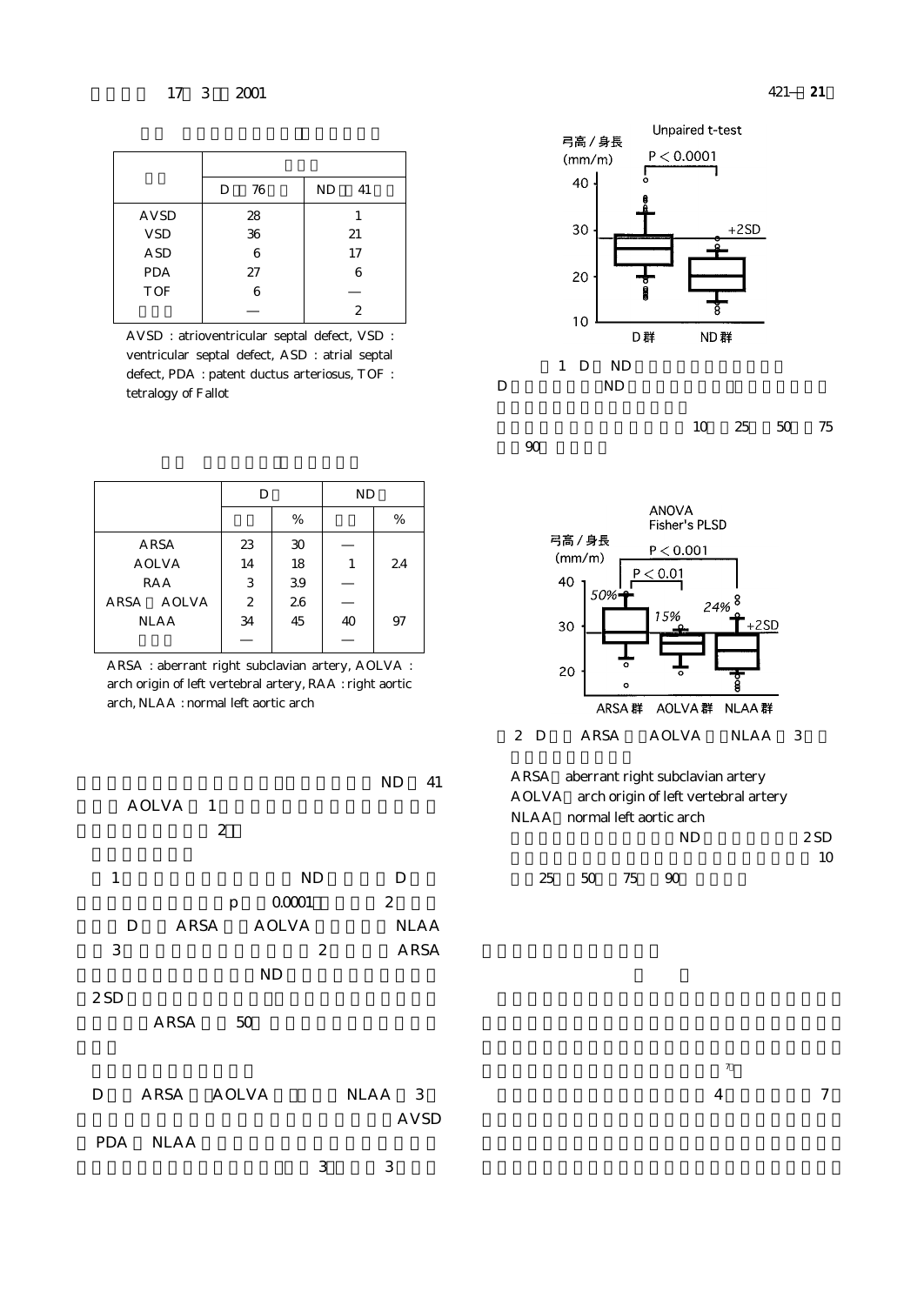|                                          |                       |                    |              |            |                       |          |              |               | 22q 11.2                                                                                                                                                                                                                                                                                                                                                                                                                                                              |
|------------------------------------------|-----------------------|--------------------|--------------|------------|-----------------------|----------|--------------|---------------|-----------------------------------------------------------------------------------------------------------------------------------------------------------------------------------------------------------------------------------------------------------------------------------------------------------------------------------------------------------------------------------------------------------------------------------------------------------------------|
|                                          |                       | <b>AVSD</b>        |              | <b>VSD</b> |                       | ASD      |              | PDA           | $\boldsymbol{2}$<br>$\mathbf{1}$<br>30                                                                                                                                                                                                                                                                                                                                                                                                                                |
| ARSA                                     | 7                     | 19                 | 13           | 13         | $\mathbf{1}$          | 25       | 11           | 15            | $\mathbf{1}$<br>22q 11.2                                                                                                                                                                                                                                                                                                                                                                                                                                              |
| AOLVA                                    | 28<br>9               | 29<br>7            | 24<br>6      | 23<br>10   | 7<br>$\boldsymbol{2}$ | 50<br>14 | 20<br>6      | 37<br>10      |                                                                                                                                                                                                                                                                                                                                                                                                                                                                       |
| <b>NLAA</b>                              | 26<br>19              | 41<br>22           | 31<br>18     | 26<br>13   | 6<br>5                | 61<br>36 | 25<br>14     | 42<br>27      | 22q 11.2<br>20                                                                                                                                                                                                                                                                                                                                                                                                                                                        |
|                                          | 16                    | 26                 | 19           | 23         | 3                     | 39       | 17<br>$05\,$ | 25<br>8       | 2 3Mb                                                                                                                                                                                                                                                                                                                                                                                                                                                                 |
|                                          |                       |                    |              |            |                       |          |              | $\mathbf{1}$  | $12\,$                                                                                                                                                                                                                                                                                                                                                                                                                                                                |
| $\,3$<br>$\boldsymbol{9}$                |                       |                    |              |            |                       |          |              | 10            | 21                                                                                                                                                                                                                                                                                                                                                                                                                                                                    |
|                                          |                       |                    |              |            |                       |          |              |               | 21                                                                                                                                                                                                                                                                                                                                                                                                                                                                    |
| $3\!6$<br>18<br>/109<br>18<br>$23 \t/76$ | /45<br>$\overline{a}$ | $\mathbf{z}$<br>30 | $35.7\,$     |            | $10 \t/28$            |          | $^{\rm 3}$   | 165<br>$30\,$ | $\mathcal{X}$                                                                                                                                                                                                                                                                                                                                                                                                                                                         |
| $\ensuremath{\mathsf{3}}$                |                       |                    |              |            |                       |          |              |               | 50                                                                                                                                                                                                                                                                                                                                                                                                                                                                    |
| $\boldsymbol{2}$                         |                       |                    | $40\,$<br>18 | 16         | $\frac{1}{45}$        |          | $\mathbf{1}$ |               | 21<br>21                                                                                                                                                                                                                                                                                                                                                                                                                                                              |
| 22q 11.2<br>$10\,$<br>22q 11.2<br>$51\,$ | $\,3$                 | $31\,$             |              | 22 q 11.2  |                       | 64       |              |               | 1 Khoury MJ, Erickson JD Improved ascertain-<br>ment of cardiovascular malformation in infants<br>with Down 1's Syndrome, Atlanta, 1968 through<br>1989. Am J Epidemiol 1992 136 1457 1464<br>Rathore MH, Screenivasan VV<br>Vertebral and<br>$\mathbf{2}$<br>right subclavian artery abnormalities in the Down<br>Syndrome. Am J Cardiol 1989 63 1528 1529<br>3 Goldstein WB Aberrant right subclavian artery<br>in Mongolism. Am J Roentgenol 1965 95<br>131<br>134 |

4 3 22 q 11.2

 $\sim$  11) and  $\sim$  11) and  $\sim$ 



- houry MJ, Erickson JD Improved ascertainment of cardiovascular malformation in infants ith Down 1's Syndrome, Atlanta, 1968 through 1989. Am J Epidemiol 1992;136:1457―1464
- athore MH, Screenivasan VV Vertebral and ght subclavian artery abnormalities in the Down vndrome. Am J Cardiol 1989 63 1528 1529
- 3)Goldstein WB:Aberrant right subclavian artery Mongolism. Am J Roentgenol 1965 95 131 4
- 4 Lo RNS, Leung PM, Lau KC, Yeung CY Congenital cardiovascular malformation in Chinese children with Down's syndrome. Chin Med J 1989;102:382―386

5)Zapata H, Edwards JE, Titus JL:Aberrant right